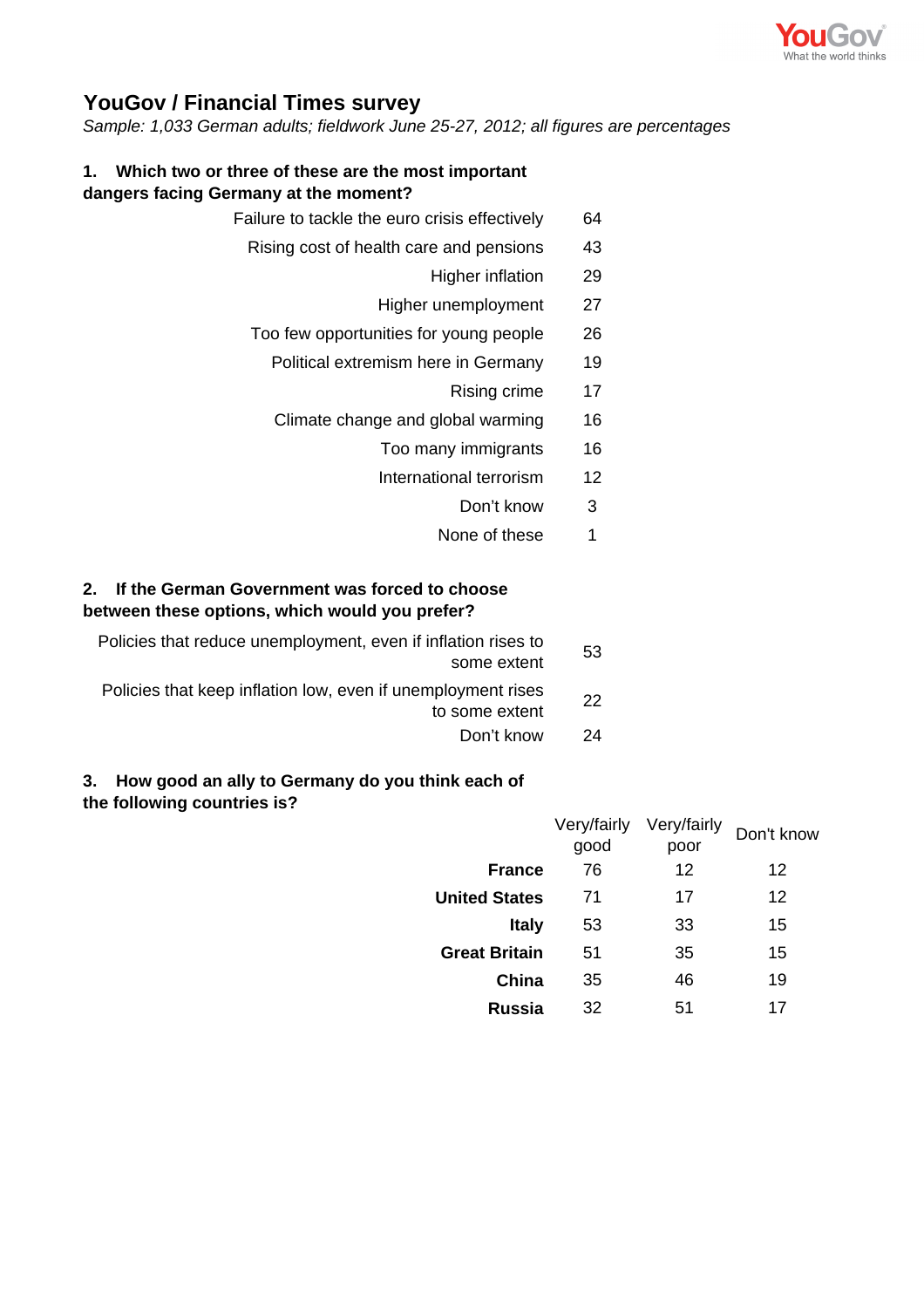

| 4. Do you agree or disagree with these statements? |  |  |
|----------------------------------------------------|--|--|
|                                                    |  |  |

|                                                                                                                                                                                                          | Agree                              | <b>Disagree</b>                  | Don't know                    |
|----------------------------------------------------------------------------------------------------------------------------------------------------------------------------------------------------------|------------------------------------|----------------------------------|-------------------------------|
| 'Two world wars started in Europe; the creation of the<br>a)<br>European Union has helped to prevent a third major war in Europe'                                                                        | 65                                 | 22                               | 14                            |
| 'In the past 10-20 years, successive German leaders have<br>b)<br>worried too much about German guilt for what happened under the<br>Nazis, and not enough about standing up for German interests today' | 52                                 | 36                               | 12                            |
| How much do you trust the governments of the<br>5.<br>following countries to take the right decisions about the<br>future of the European Union?                                                         | Trust a lot /<br>to some<br>extent | Do not<br>trust much<br>/ at all | Don't know                    |
| Germany<br><b>France</b><br><b>Great Britain</b><br><b>Spain</b><br><b>Italy</b><br><b>Greece</b>                                                                                                        | 67<br>53<br>38<br>26<br>23<br>8    | 27<br>37<br>51<br>63<br>68<br>83 | 6<br>10<br>11<br>11<br>9<br>9 |
| Do you think Germany's membership of the<br>6.<br>European Union is                                                                                                                                      | Good                               | <b>Bad</b>                       | Neither /<br>don't know       |
| Good or bad for Germany<br>a)                                                                                                                                                                            | 47                                 | 29                               | 24                            |
| <b>Good or bad for Europe</b><br>b)                                                                                                                                                                      | 66                                 | 11                               | 22                            |
| If there were a referendum tomorrow on Germany's<br>7.<br>membership of the European Union, how would you<br>vote?<br>To remain a member<br>To leave the European Union<br>Would not vote<br>Don't know  | 51<br>28<br>12<br>9                |                                  |                               |
| Do you think Germany's membership of the single<br>8.<br>currency, the euro, is                                                                                                                          | Good                               | <b>Bad</b>                       | Neither /<br>don't know       |
| Good or bad for Germany<br>a)                                                                                                                                                                            | 43                                 | 37                               | 20                            |
| b) Good or bad for Europe                                                                                                                                                                                | 65                                 | 15                               | 20                            |
| If there were a referendum tomorrow on Germany's<br>9.<br>membership of the single currency, the euro, how would<br>you vote?                                                                            |                                    |                                  |                               |
| To stay in the single currency                                                                                                                                                                           | 43                                 |                                  |                               |
| To bring back the Deutschmark                                                                                                                                                                            | 41                                 |                                  |                               |
| Would not vote                                                                                                                                                                                           | $\overline{7}$                     |                                  |                               |
| Don't know                                                                                                                                                                                               | 9                                  |                                  |                               |